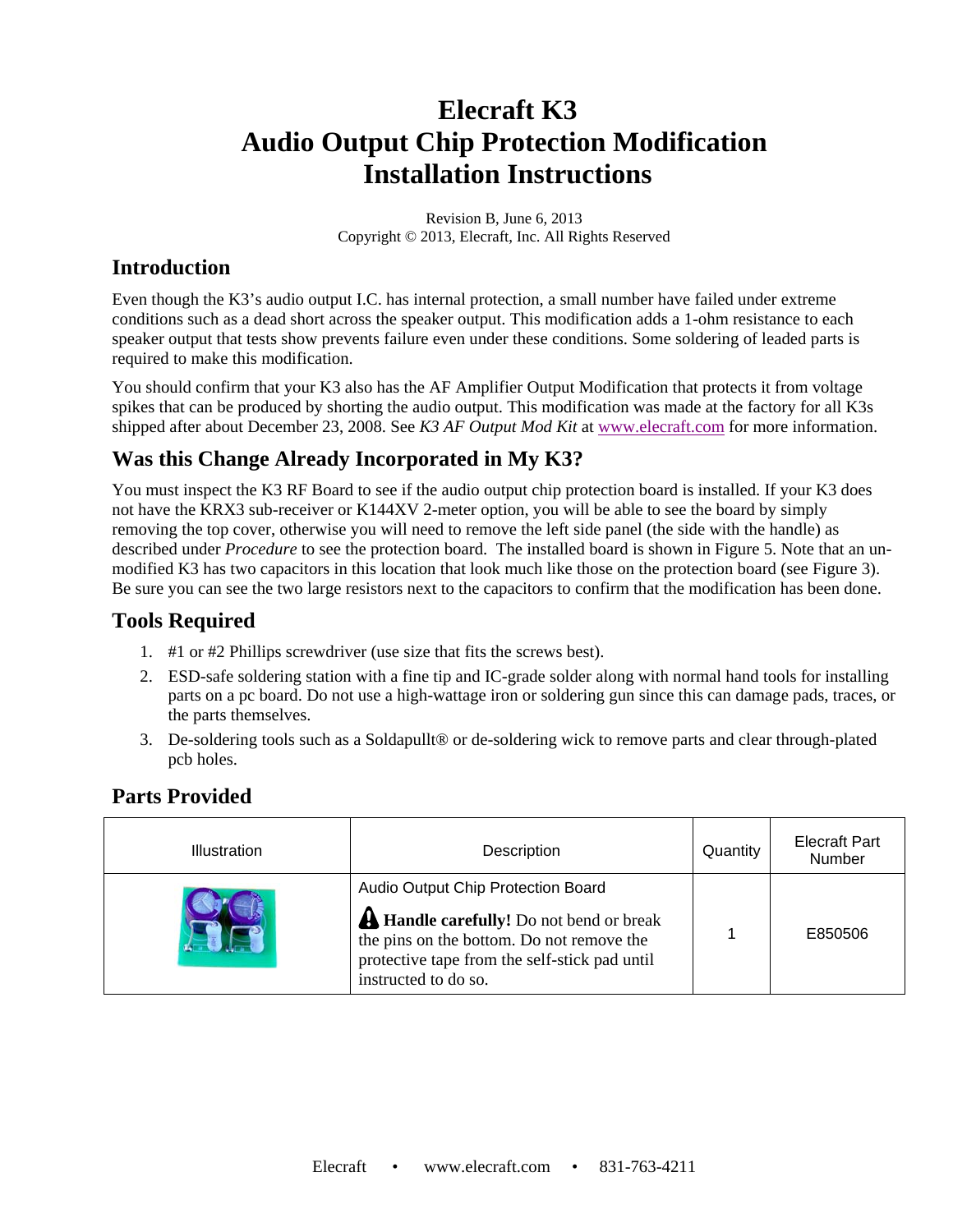### **Procedure**

**If a screw seems very tight, try loosening the other screws in that panel first. Sometimes tightening other screws during assembly causes one already in place to bind. Loosening the others will usually free it.** 

Disconnect all cables from the K3.

**CAUTION: Touch an unpainted metal ground or wear a grounded wrist strap before touching components or circuit boards inside the K3.** 

#### *K144XV Option*

If you do not have the K144XV 2-meter option installed, go directly ahead to *Installing the Audio Chip Protection Board* on pg 3.

To install the audio chip protection board, you will remove the left side panel. Doing so will leave the K144XV module loose.

If you have the K144XV 2-meter option and both the KRX3 sub-receiver and KPA100 100 watt amplifier options installed, you can leave the K144XV module in place. The KPA100 shield and the KRX3 enclosure will keep the K144XV module constrained where it cannot damage the pc boards.

If you have the K144XV option and do not have the KRX3 sub-receiver option installed, remove the K144XV module as follows:

Disconnect power and all cables from your K3.

Remove the nine screws to free the top cover as shown in Figure 1. After the cover is open, lift it gently to reach the speaker wire connector. Unplug the speaker then set the top cover aside in a safe place.



**Figure 1. Removing K3 Top Cover.** 

Remove the stiffener bar that runs from side to side across the top of the K3 chassis. This is the bar the three screws across the center of the top cover thread into. The bar is held in place by a single screw at each side and, if the KPA3 100 watt option is installed, by two screws attaching it to the KPA3 shield. Some KPA3 shields have PEM nuts permanently attached to the shield for the screws. Others use ordinary nuts that must be removed with the screws and lock washers.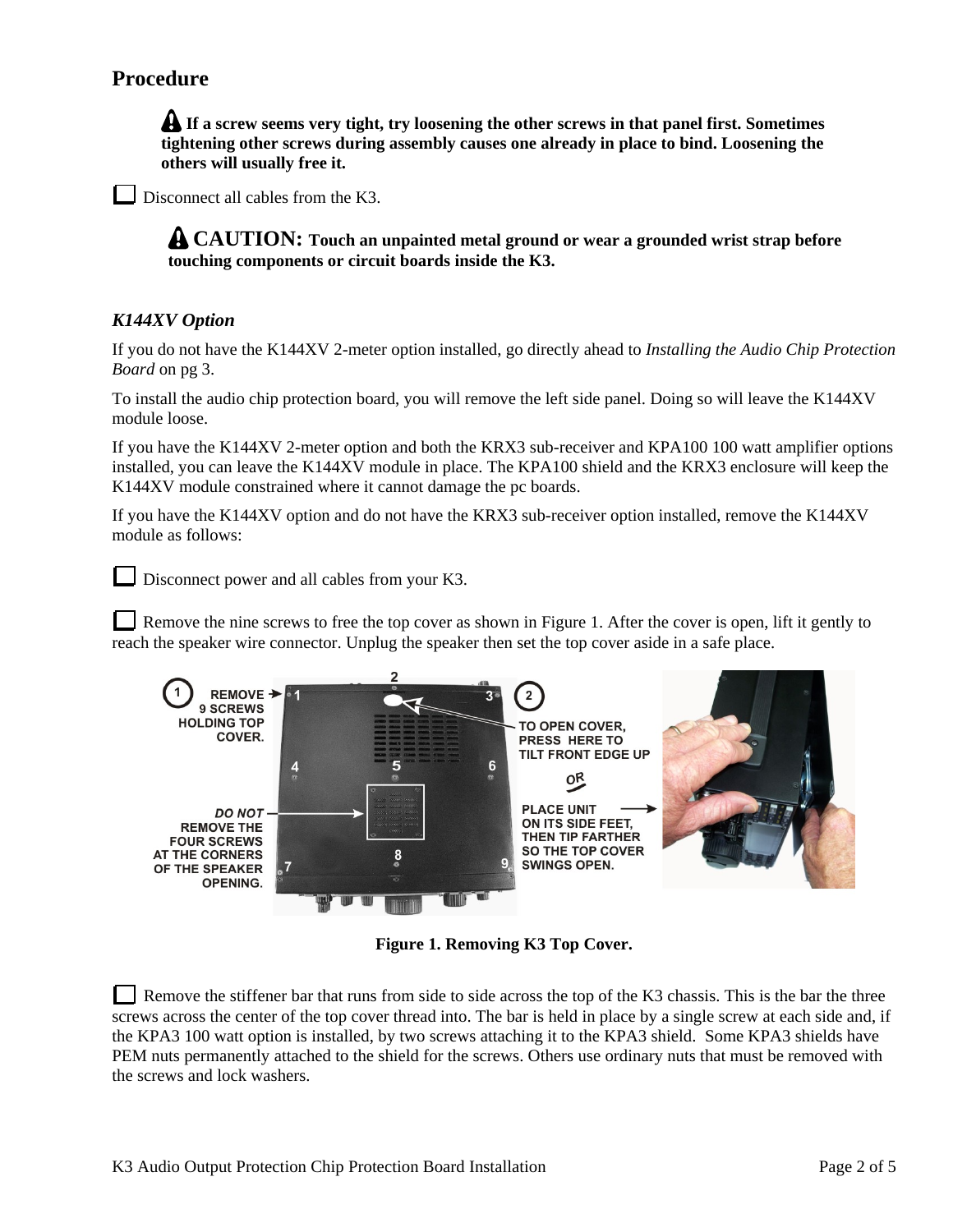The K144XV module is mounted on the left side panel of the K3. Remove the five screws shown in Figure 2 and lift the top cover off of the module. Note: Some units may have a sixth screw in the hole near the Elecraft name on the top cover that must be removed.



**Figure 2. Removing the K144XV Top Cover** 

Unplug the coaxial cables and the power connector attached to the K144XV module. Pull on the metal part of the TMP coaxial connectors. Do not pull on the cables.

Remove the three 6-32 screws that secure the K144XV module to the side panel. Hold the module to keep it from falling if the KRX3 sub-receiver is not installed. Lift the module out, set the top cover on it to protect it, and set it aside in a safe place.

#### *Installing the Audio Chip Protection Board*

Remove the 4-40 flat head screws securing the left side panel (the side with the handle) to the K3. Note that one screw is near the forward end of the handle. Even if you do not have the K144XV module, there may be three larger (#6) screws above the handle. Do not remove them. They are there only to fill the holes. Set the side panel aside in a safe place.

Two electrolytic capacitors, C2 and C3, will be visible near the center edge of the K3 RF board (see Figure 3). In the following steps these capacitors will be removed and the Audio Chip Protection Board installed in their place.



**Figure 3. C2 and C3 Location.**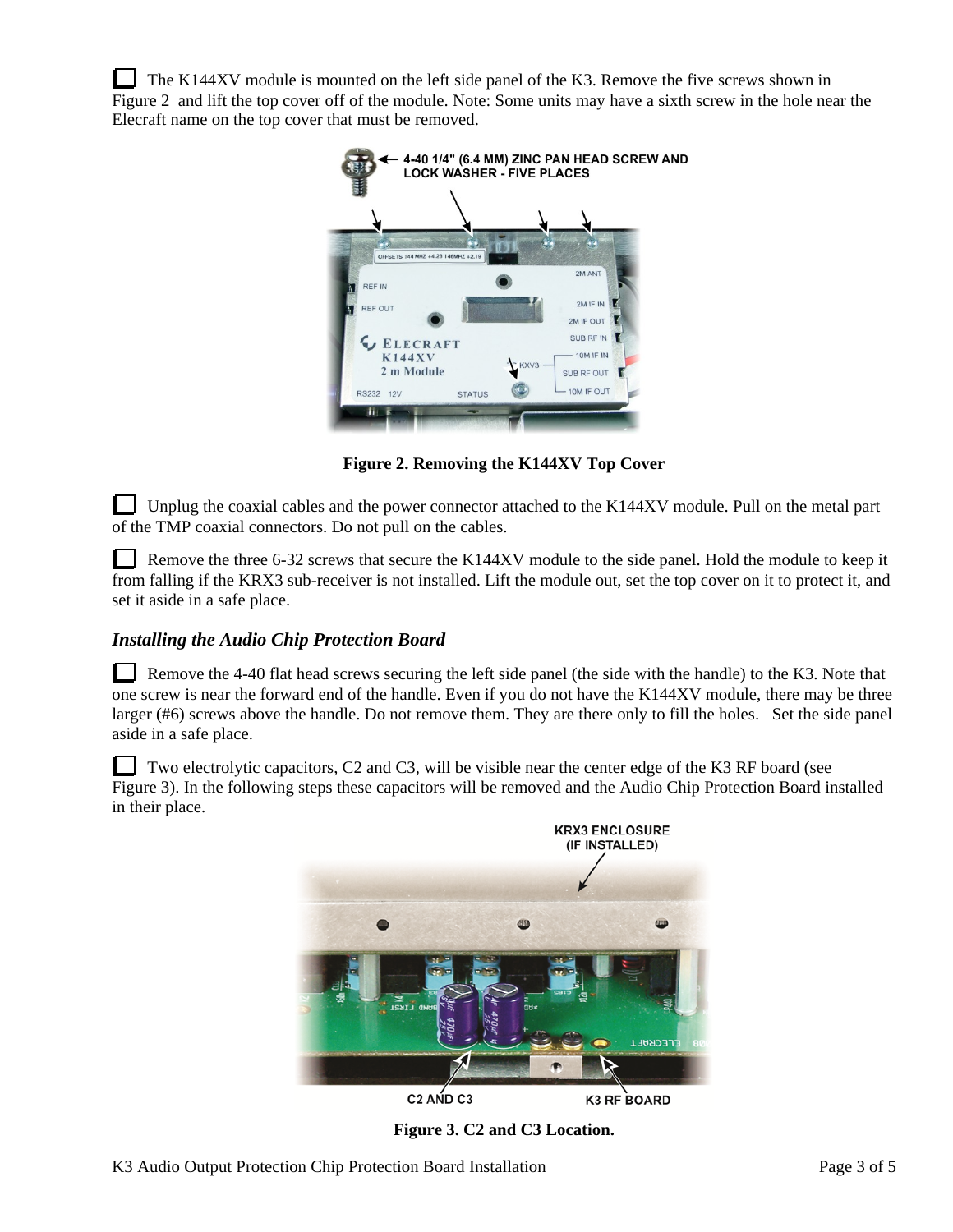Turn the K3 upside down and remove the *rear* portion of the bottom cover starting with the three screws indicated. Those screws secure the low power amplifier transistors to the bottom cover. Removing them first ensures you will not disturb the position of the transistors when removing the cover.



**Figure 4. Bottom Cover Rear Section.** 

Unsolder and remove C2 and C3. Hint: heat one lead at a time while pulling gently on the capacitor until it moves, then switch to the other lead so you "walk" the capacitor leads out of the holes.

Clear the holes of solder, and then test fit the audio output chip protection board on the K3's RF board (see Figure 5). If necessary adjust the pins so they all line up and pass through the holes in the RF board.



**Figure 5. Audio Output Chip Protection Board in Place.** 

When you are satisfied that the pins pass through the holes easily, remove the protective paper from the foam tape on the bottom of the audio output chip protection board and then replace the board on the K3 RF board. Press down to ensure the adhesive bonds to the K3's RF board.

Turn the K3 upside down, solder and trim all four leads.